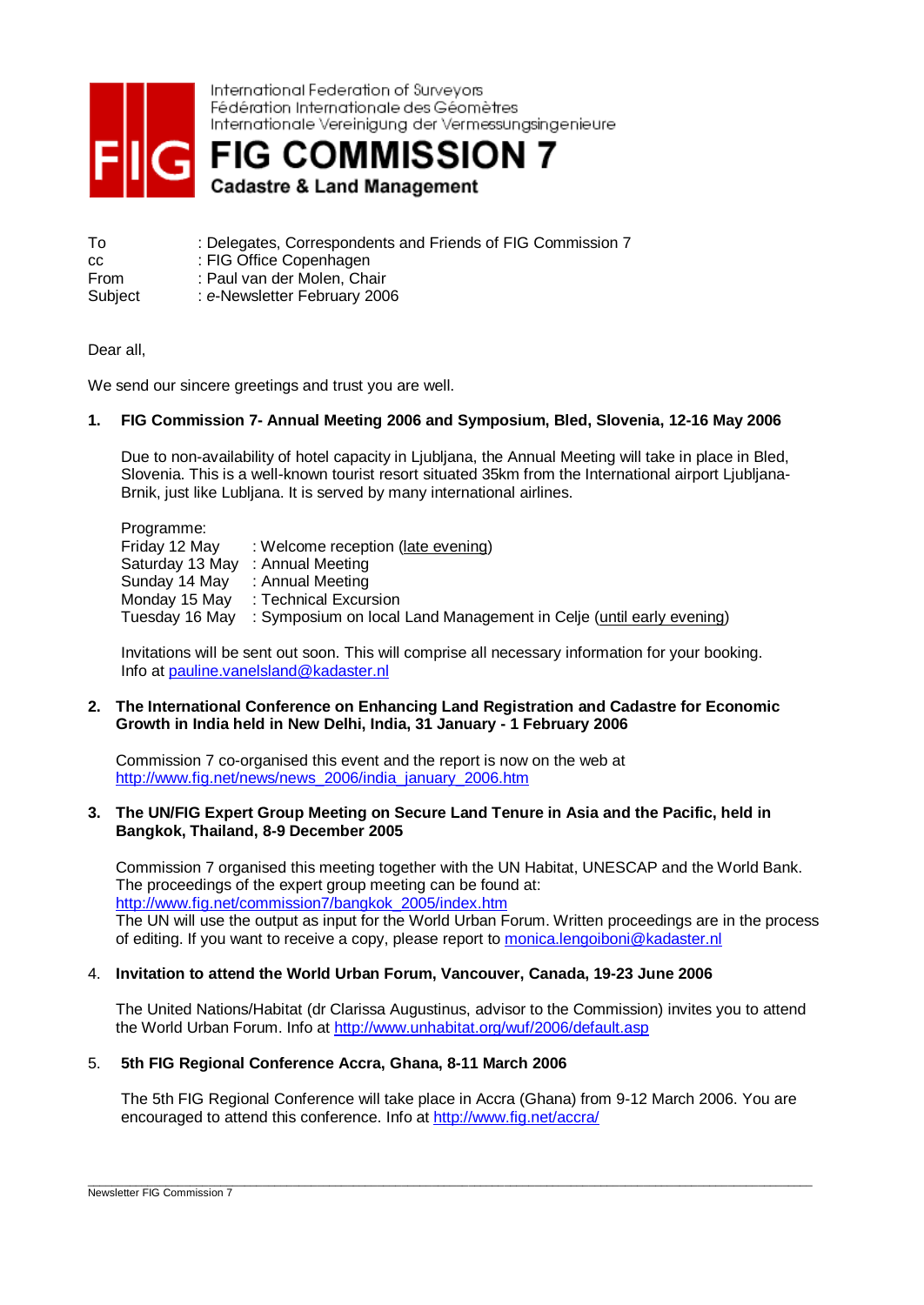The Commission sessions are:

-Plenary 1: land administration and good governance

-Plenary 3: core cadastral domain

- -TS1: good governance, land administration and land administration program Ghana<br>-TS2: application of IT in land administration
- -TS2: application of IT in land administration<br>-TS3: customary title and informal settlement
- customary title and informal settlements
- -TS5: customary rights in Africa
- -TS6: spatial data applications
- -TS7: planning and administration applied to disaster management and land conflicts
- -TS9: need for institutional change and land administration
- -TS10: planning and development in governance: urban and rural environments
- -TS12: land administration issues in Africa (in French)
- -TS14: innovations in land administration processes
- -TS18: making land administration pro poor

There will also be a workshop about the core cadastral domain, chaired by the Commission.

## 6. **Map Middle East 2006, Dubai (UAE), 26-29 March 2006**

FIG Commission 7 is co-sponsor of Map Middle East 2006. Land administration is a major issue at the conference Map Middle East, to be held 26-29 March in Dubai (UAE). Our Jordan delegate Mr. Abdel Munem Samarat, director-general of the Jordan Department of Lands and Survey, will represent the Commission. Information at [www.mapmiddleeast.org](http://www.mapmiddleeast.org)

## 7. **Workshop on e-Governance, Knowledge Management, and e-Learning, Budapest, Hungary, 27-29 April 2006**

FIG Commissions 2 and 3 together with the Commission 7 organise a workshop in Budapest on the above mentioned subject. Information at [www.fig.hu](http://www.fig.hu)

## 8. **Proceedings FIG Commission 7 symposium on Arab land administration in Jordan, 1-3 September 2005**

The report of the conference is on [http://www.fig.net/news/news\\_2005/jordan\\_sept\\_2005.htm.](http://www.fig.net/news/news_2005/jordan_sept_2005.htm) The proceedings will be published quite soon. The proceedings will be distributed to the participants. If you would like to receive a copy, please send an email to [monica.lengoiboni@kadaster.nl](mailto:monica.lengoiboni@kadaster.nl)

## 9. **Proceedings Commission 7 Symposium on Innovative Technologies, Madison June 2005**

These proceedings are under preparation and will be send to all participants. presume they are interested in issue. If you would like to receive a a copy, please send an email to [monica.lengoiboni@kadaster.nl](mailto:monica.lengoiboni@kadaster.nl)

 $\overline{\phantom{a}}$  , and the contribution of the contribution of the contribution of the contribution of the contribution of the contribution of the contribution of the contribution of the contribution of the contribution of the

#### **10. FIG International Congress, Munich, Germany, 8-13 October 2006**

Be aware of the deadline for submitting abstracts: **15 March**.

Please note that the Commission announces 13 actual issues to be addressed:

- land administration and post-conflict areas
- innovations in land consolidation
- renewal strategies for IT and IS in land administration
- progress e- land administration
- development of 3D cadastres
- appropriate technology for land administration
- standardisation of the cadastral domain
- unconventional approaches to land administration
- innovations in cadastral boundary surveying
- institutional developments in land administration
- revitalisation of land administration organisations
- process-design and workflow management for land administration
- innovative forms of land reform